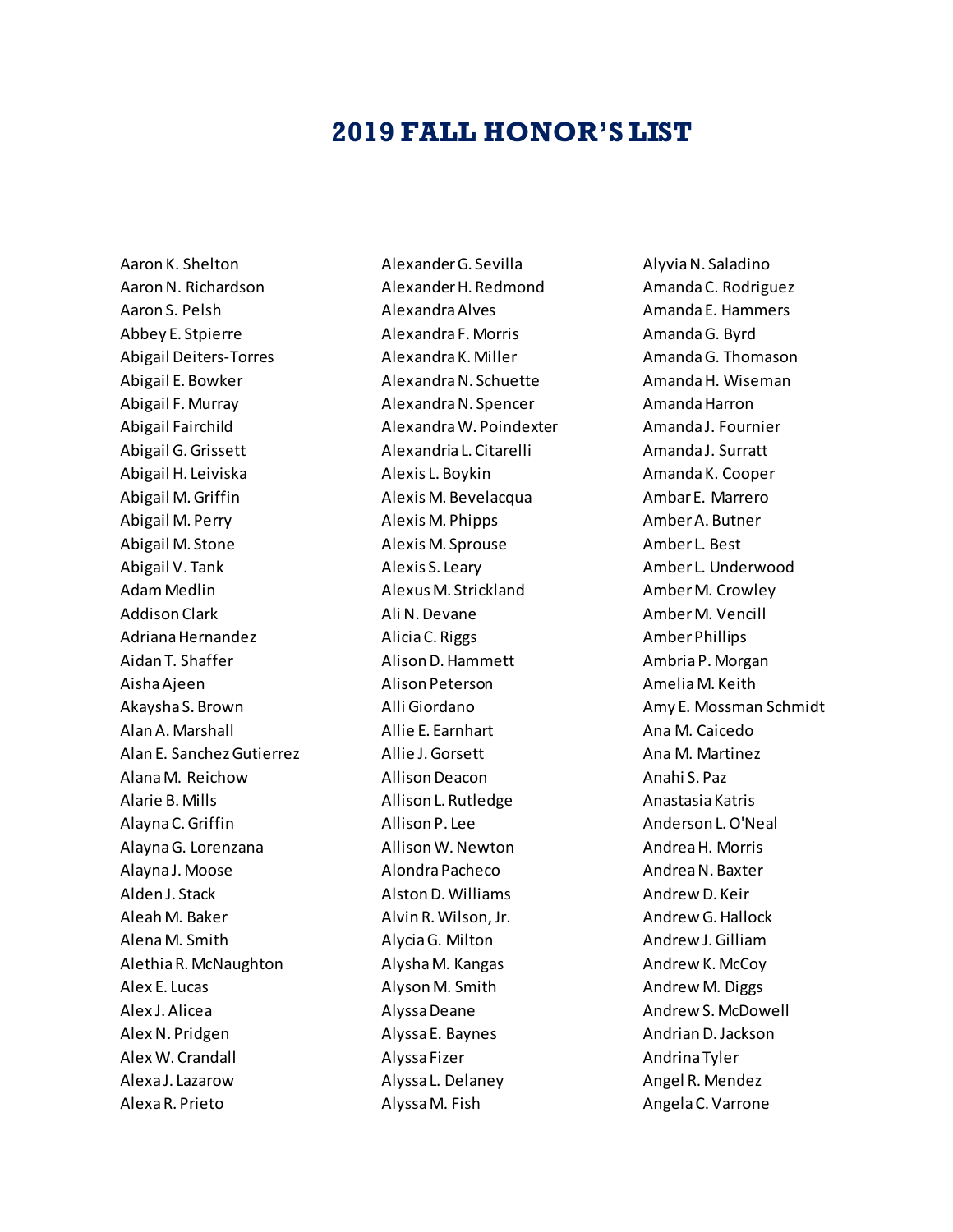Anita M. Jackson Ann B. Sasser Anna C. Goddard Anna E. Clark Anna E. Kightlinger Anna F. Jones Anna G. Davis Anna Grace E. Arnold Anna K. Bloodworth Anna L. Bruton Anna L. Ward Anna M. Astarita Anna P. Malone Annabelle M. Hill Anna-Kristian E. Loftis Anne E. Sokol Anneliese P. Gallimore Anthony D. McLamb Anthony D. McNeil Anthony L. Inman Anthony R. D'Josey Antony Tran April L. Johnson April R. White Argyro G. Mavroudara Arianna D. Needham Ariel Umanzor Arielle Drake Arrianna N. Burnett-Demers Arthur L. Colley Asad Johnson Asher Ensign Ashlee N. Rivas Ashleigh J. Dail Ashleigh J. Nolen Ashleigh M. Padgett Ashleigh V. Lennon Ashley A. Gorsett Ashley Bennett Ashley C. Ingram Ashley J. Donihee Ashley K. Robins Ashley L. Hancock

Ashley Moses Ashley R. Cauley Ashley V. Headley Ashli Turner Ashlyne E. Wright Ashton E. Koresko Ashtyn S. Holcombe Asli P. Martinez-Torres Assegedech G. Haile Aubrey B. Engle Audrey A. Brown Audrey M. Schumacher Augusta G. Brown Auriella E. Rosendahl Austin B. Kirkegaard Austin C. Yarborough Austin M. Powell Ava B. McPartland Ava K. Marrazzo Avery G. Miller Avery J. Gottlob Ayla F. Johnson Aysha A. Malloy Bailey A. Gray Bailey E. Roth Bailey L. Parker Bailey M. Kirk Bailey P. McKee Bailey R. Hall Bailey R. Young Bali D. Pereira Barbara Morales Barent E. Newkirk Bayley A. Klausing Becky Walter Benjamin J. Miller Benjamin M. Smith Benjamin Scarbrough Bethany Henderson Bettina R. Bader Betty L. Loven Bianca N. Doty Bianca Y. Peters

Blaine H. Roberts Blair T. Blakeney Blake A. Kloiber Blake H. Freeman Blake R. Ragan Blake V. Hartley Blythe L. Perry Boyce S. Evans Bradford W. Odell Bradley P. Singleton Bradley S. Thomas Brady C. Hoffacker Brady M. Ellis Braidyn L. Gutch Branden L. Collazo Brandi L. Rousseau Brandon C. Bueno Brandon D. Lofton Brandon E. Henriquez Brandon J. Mahon Brandon L. Fore Brandon R. Brodwater Brandon S. Farrow Brandy M. Scott Brayden R. Smith Breanna L. Atkins Breanna M. Bulak Brenda L. Lanier Brendan M. Chafin Brennon L. Register Brenton M. Goss Breon L. Foster Breona N. Johnson Brian A. Wiggins Brian F. Graner Brian J. Vincent Brian K. Westbrook Brian L. Dickensheets Brian M. Hall Briana A. Wilson Briana D. Jones Brianna K. Rodriguez Brianna M. Hayes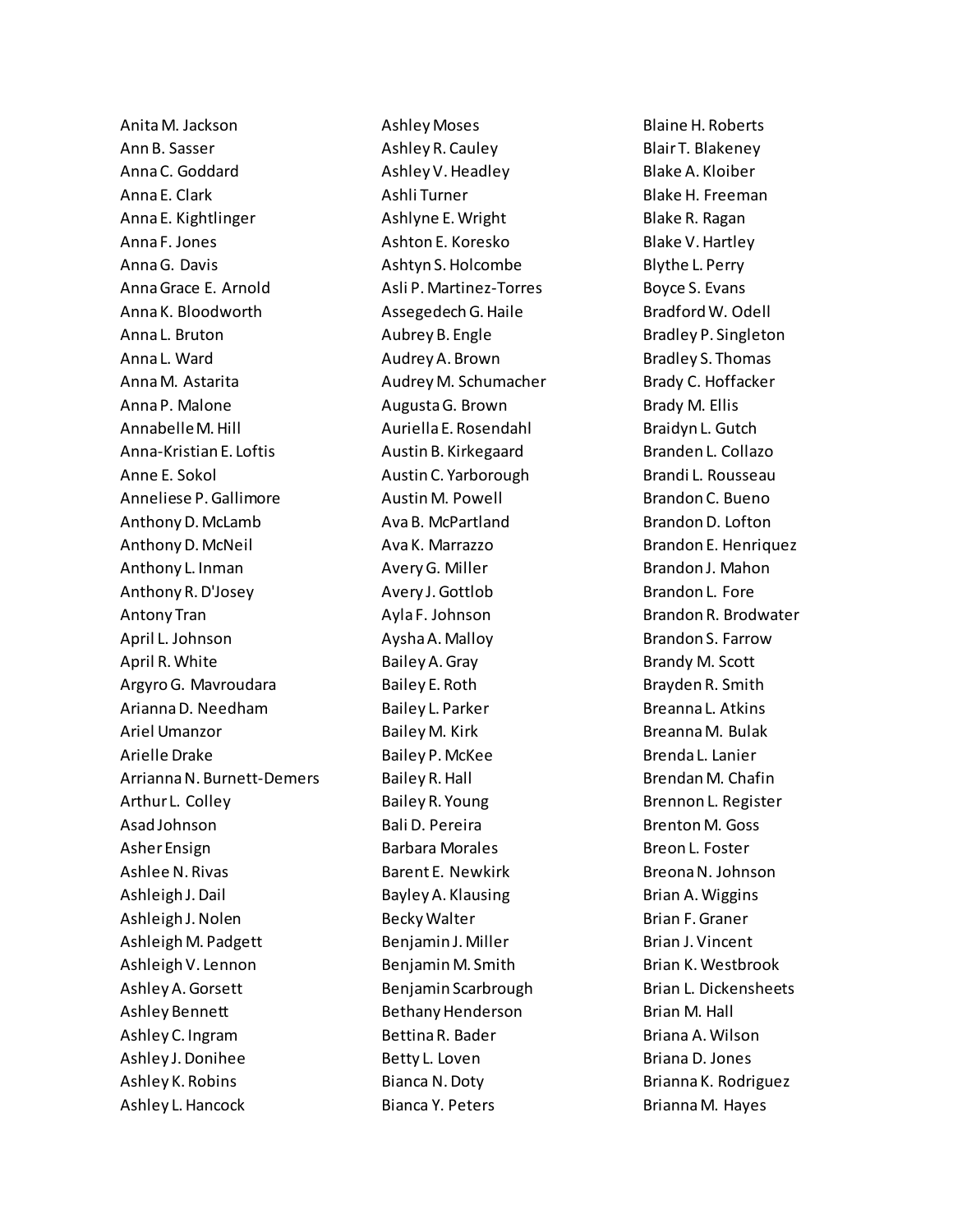Brianna Mugno Brianna S. Abelli Briar A. Taylor Brieanna A. Pearce Brieyiah I. Cossette Brittani C. Freyer Brittany A. Carter Brittany A. MacLeod Brittany A. Pittman Brittany E. Harmon Brittany Gunter Brittany J. Faircloth Brittany L. Cottle Brittany L. Dickens Brittany M. Maness Brittany N. Helms Brittney A. Peters Brittney D. Bourget Brooke E. Stenerson Brooke E. Yingling Brooke J. Lichtenfels Brooke K. Carrick Brooke M. Utley Brooke N. Zebraski Bruce D. Pryor, Jr. Cadagin M. Smith Caitlin E. Duggan Caitlin M. Musgrove Caitlin Mikeal Caitlin N. Patterson Caitlin S. Collins Caitlyn J. Leigh Caleb A. Cleveland Caleb A. Hill Caleb A. Sipe Caleb A. Winne Calisha M. Ford Calleigh D. Gryder Camden Bentzler Cameron B. Avery Cameron Mizelle Cameron R. Benton Cameron S. Redmond Camille L. Knab Campbell G. Wynn Campbell K. Gittrich Campbell P. Atterbury Candice D. Hill Candis D. Smith Caresse L. Barnim Carissa D. Compton Carla B. Bonilla Carleigh N. Causey Carly E. Watkins Carly F. Ward Carmen B. Corpus Carol Lynn A. Day Caroline C. Horne Caroline E. Cameron Caroline E. Hering Caroline L. Locklear Caroline P. Taylor Carrie M. Brown Carson O. Taylor Carson W. Price Cartelina M. Garcia Carter T. Tanner Caryss C. Chambers Casen E. English Casey Bertini Casey E. Willis Cashae A. Morton Cassidy E. Payne Cassidy P. Damm Cassie N. Schwisow Catherine A. Flynn Catherine E. Brockman Catherine M. Talbott Catrina A. Devone Cecelia Blair Chad Alexander Hollar Chadrick C. Lewis Chamani Gilmore Chance A. Hawkins Chapel R. Barnes Charles C. Parker

Charles G. Davis Charles J. Long Charles R. Watson, III Charly Fischl Chase A. Farnitano Chase Larkin Chelsea E. Segar Cheryl H. Holt Cheyenne M. Newkirk Cheyenne T. Hicks Cheynese D. McIntyre Chloe B. Smith Chloe E. Davis Chloe Ennis Chloe T. Beavers Christen A. Butler Christian M. Masone Christian P. Provino Christina E. Yontz Christina M. Wheelock Christina N. Johnson Christine C. Groeschen Christine Stevens Christopher A. Burns Christopher A. Diamond Christopher B. Belcher Christopher B. Collier Christopher E. Cranidiotis Christopher Howard Christopher I. Clawson Christopher J. Craft Christopher J. Spillane Christopher M. Comaduran Christopher M. Dewey Christopher Oliver Christopher R. Blake Christopher R. Huie Christopher W. Chaucer Cierra C. Strickland Claighton McQuerry Claire Cox Claire O. Terry Claire-Emma R. Britt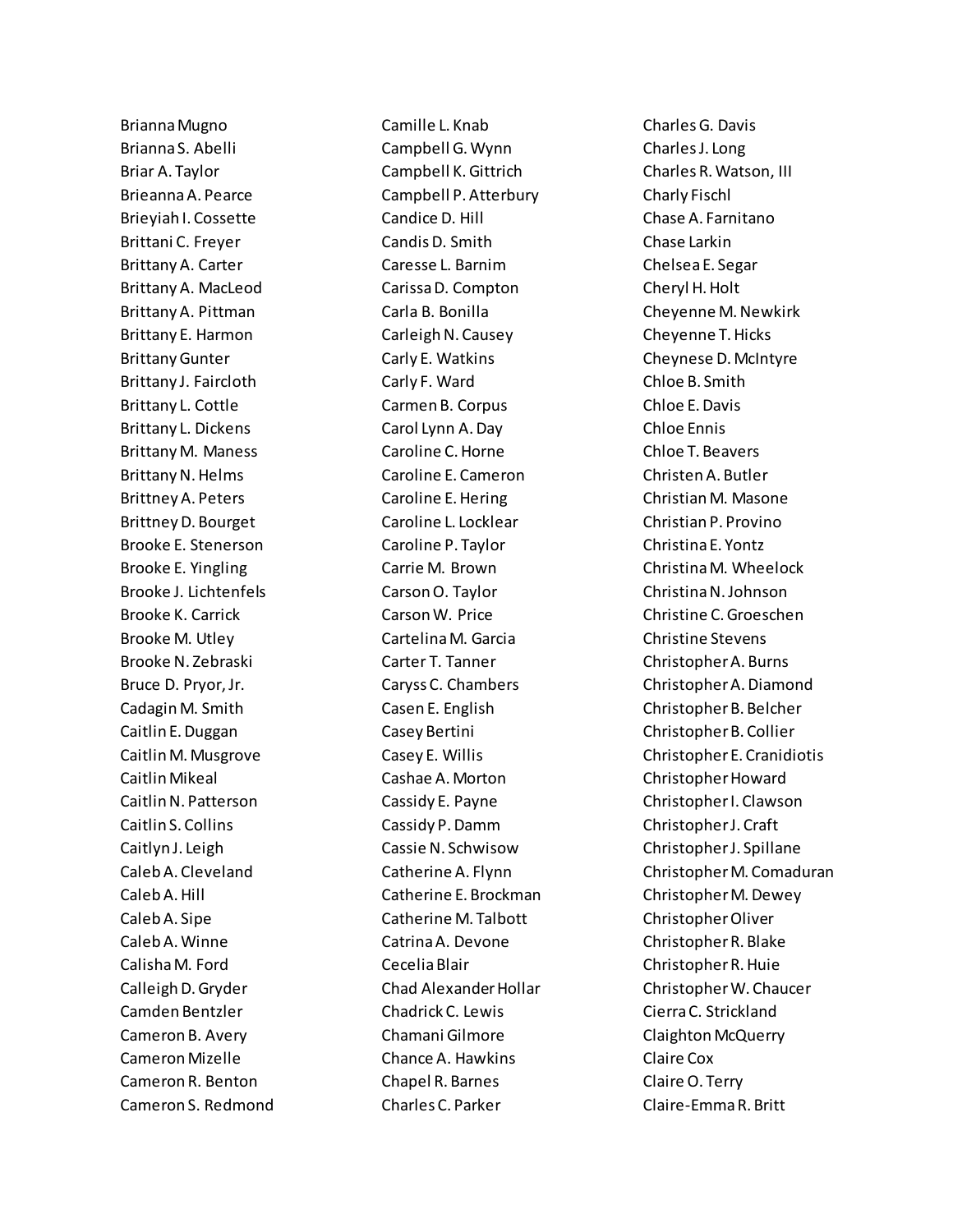Clare E. Rideout Clarena R. Rowell Clarke R. Whitehead Clay B. Thompson Clell H. Hamm Clinton S. McLendon Clyde J. Cohen Cody A. Wallis Cody L. Curran Colby D. Edens Colby W. King Cole A. Lennert Cole A. Perkins Cole P. Lewis Colleen M. Hattingh Conner Healey Conner M. Meadows Connor D. Snow Connor J. Dye Connor N. Sadowski Connor R. Kingsley Connor Winters ConorG. Walsh Cora A. Mabrey Cora C. Willis Corbin W. Keene Cori M. Helm Cory Norris Courtney D. Kirkham Courtney G. Heavner Courtney H. Tipton Courtney M. Pena Courtney N. Jackson Cristian D. Molina Cristian G. Mendoza Crystal C. Resh Crystal D. Walker Crystal Gomez Crystal J. Jordan Crystal S. Baker Cynthia L. Gilson Dace D. Schmitt Dacole V. Devane

Dalyn N. Riggs Dana Lemoine Daniel C. Matthews Daniel E. Sisco Daniel Hernandez Lopez Daniel Hernandez-Sosa Daniel P. Squires Daniel T. Godin Danielle N. Huelsman Danielle N. Severs Danielle N. Silvestri Dannielle S. Scarborough Darlene M. Piantedosi David B. Jones David D. Medlin David G. Canning David H. Drury David L. MacCallum David M. Eggleston David P. Delaney Dayionna L. Newkirk Deana I. Ayala Deann Cassells Deanna B. Phillips Deanna E. McCall Debora M. Beverage Deborah Alvarez Dejanee A. Keith Delainey Q. Leli Delaney Arthurs Delia J. Garguilo Demi M. Menzer Denise A. Ramos Denisi M. Walker Dennis O'Deen Derek M. Hardy Derrick A. Taylor Desani Bobo DeShawn L. Stanley Destin C. Barnes Destiny D. Scarbrough Destiny L. Serrato Devan A. Mitchell

Devetta S. Gurganious Devin F. Lerch Devin W. Jackson Devon Bentley Dhara S. DeVane Diamond R. Lane Diana B. Gonzalez Diana E. Randhare Diana Sheridan Dianne L. Silas Dillon D. Battles Dillon F. Keane Domineek L. Green Dominic T. Clinch Donald E. Yow Donald W. Flanders Donna P. Brown Douglas A. Nickerson Drake H. Maldonado Drew A. Parinello Drew M. Gonzalez Dustin Codair Dustin R. Martin Dylan B. Wishart Dylan C. Bennett Dylan J. Spence Dylan R. Williams Dylan S. Gooding Dylan Whaley Easton A. Anderson Edson S. Zagal Edward R. Aalam Eelco H. Tinga Eh Ta Mu Eishiah K. Fennell Elaine L. Rahiminejad Eleanor L. Nordeen Elena N. Garcia Elena S. Collazo Eleshia S. Garrett Eli A. Sylvester Eli M. Fannin Eli S. Loy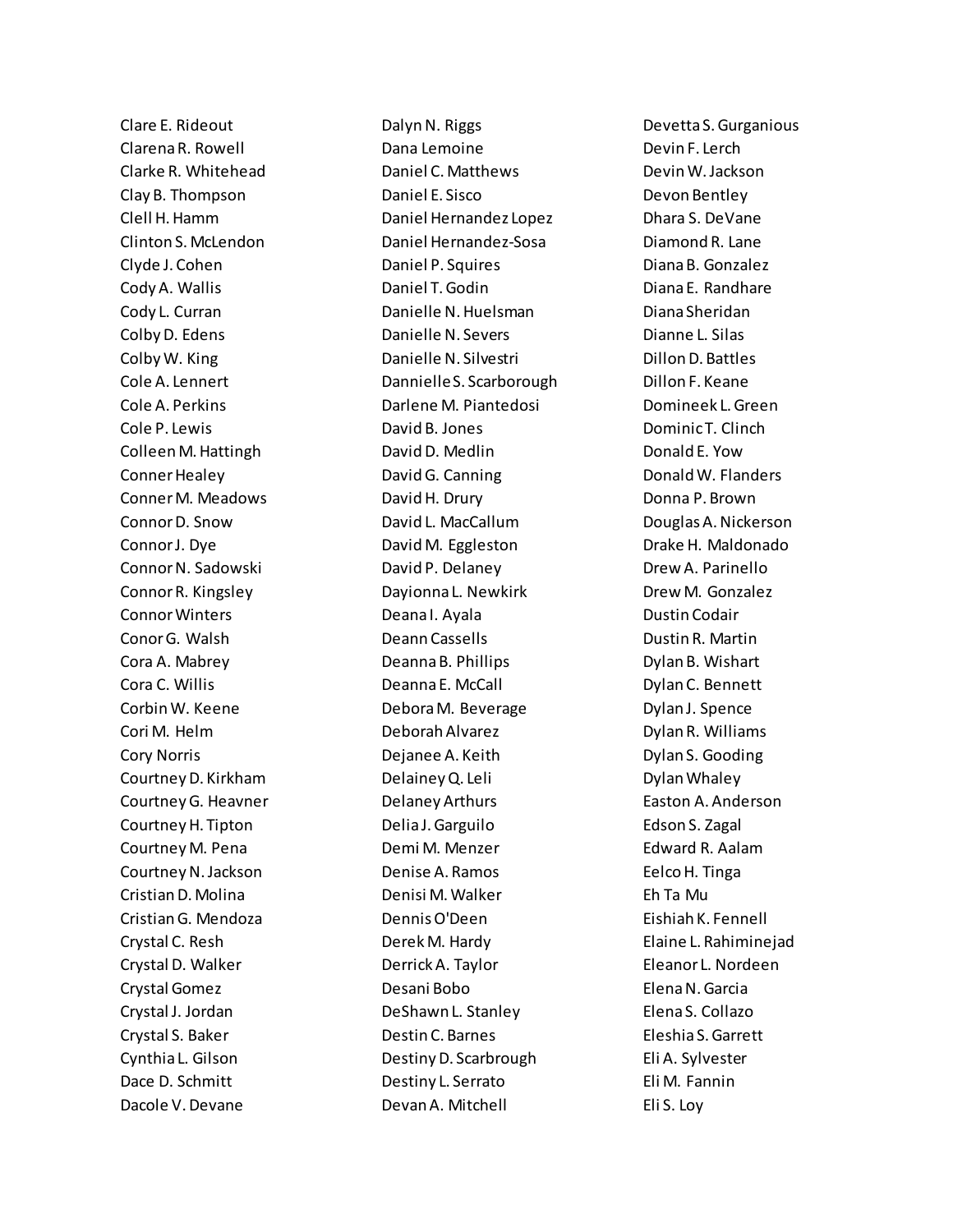Eli W. Young Eliany I. Figueroa Elie C. Feldman Elijah Bogue Elisabeth M. Huelsman Elise J. Salerno Elizabeth A. Heyn Elizabeth A. Jordan Elizabeth Armengolt-Martinez Elizabeth D. Stovall Elizabeth G. Fox Elizabeth L. Greenleaf Elizabeth L. Yates Elizabeth M. Auletti Elizabeth M. Wescott Elizabeth Prieto Conejo Elizabeth R. Black Elizabeth S. Wallace Ella B. Jordan Ella T. Rogers Ellie G. Hannum Emanuel E. Rodriguez Emilie L. Richardson Emily A. Craig Emily B. Fisher Emily C. Mahn Emily L. Russell Emily M. Garner Emily N. Blair Emily N. Garner Emily R. Holbrook Emily R. Turner Emily T. Hunter Emma C. Coleman Emma Edwards Emma G. Martin Emma J. Medwedeff Emma L. Messina Emma L. Nelson Emma R. Davis Eric B. McGuinness Eric K. Killion Eric W. Giles

Erica R. Betts Erik S. Andrades Erika L. Brodine Erin E. Telfer Erin J. Webb Erin L. Burney Erin M. Gavin Ernest T. Brittain Errol J. Varela Estelle S. Rohr Ethan A. Riddle Ethan C. Couch Ethan Lee Ethan M. Satcher Ethan Starzynski Evan M. Arthur Evan M. Samuel Evan M. Starks Evan P. Kite Evanne M. Mercer Evgenia Starostina Faith M. Taylor Fallon M. Demonte Felicia M. Lynch Felicity Spear Fletcher K. Grimes Frances M. Rivenbark Francisco Alves Frank R. Liggett Franklin J. Finney Freda S. Winters Gabriel C. Johnson Gabriela Perez Ramirez Gabrielle F. Pierce Gabrielle G. Kovalenko Gabrielle K. Valentino Gabrielle O. Greer Garnett D. Willard Garret B. Walker Gary D. Huffman Gary E. Thomas II Gavin T. Davidson Gentry P. Guzman

George J. Boyle George T. Cunningham George T. League Gerrie N. Beatty Gia Marinelli Gillean M. Fuhr Gina M. Shields Giovanni Pagan Gisselle Bautista-Remigio Glenn Weeman Gordon G. Best Grace A. Howell Grace Carroll Gracelyn M. Hesse Gracen L. Smith Graci M. Braden Gracyn F. Dwyer Grant W. Eubanks Grant W. Horne Grayson D. O'Neal Grayson F. Shallo Grayson F. Wilson Grayson Lemons Grecia A. Fuentes Aguirre Gregory B. Russ Gregory D. Padgett Gregory E. Bender Gregory L. Anderson Greyson Pope Griffin M. Zwack Griffith M. Waren Griselda Sanchez Guadalupe Stoudenmire Gustavo D. Ferreira Haemin Gang Hailee Meeker Hailey A. Swank Hailey I. Irving Hailey K. Dunn Hailey R. Richardson Haleigh P. Weaver Haley C. Mellon Haley D. Bolton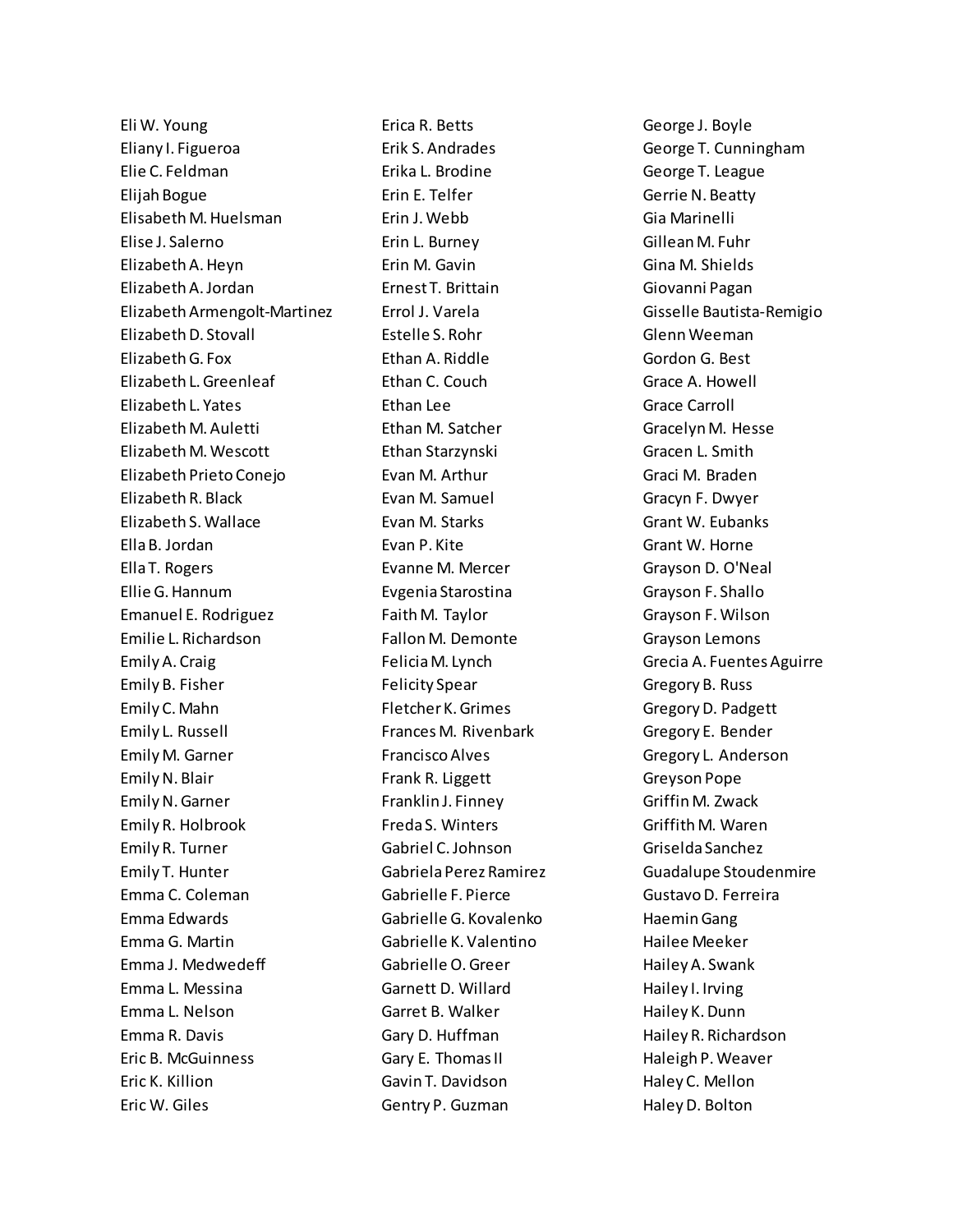Haley K. Moore Haley M. Boyle Haley M. Hanks Hallee B. English Hanna K. Topping Hannah A. Cotton Hannah B. Oneal Hannah C. Bonnell Hannah C. Lopresto Hannah C. Trombley Hannah E. Higgins Hannah F. Bodsford Hannah Howard Hannah I. Abuaita Hannah L. Parker Hannah M. Diehl-Mizrahi Hannah M. Provost Hannah N. Miller Hannah P. Reisinger Hannah R. Spillane Hannah S. Finch Harold R. Wilcox Harrison J. Johnson Harrison L. Smith Harrison L. Villareal Harrison W. Powell Harsen P. Leyrer Haven R. Habrat Hayden V. Haywood Hayley Long Heather A. Bussell Heather L. Miller Heather N. Brown Heather N. Thompson Heeson Kim Heidi L. Stauffer McDonald Heidi N. Allen Henry C. Ferrell Henry S. Vakos Hiep Dinh Holden T. Rivenbark Holly C. O'Neil Holly L. Litchfield

Hope A. Brown Hope M. Kennedy Hudson O. Vernon Hunter S. Overly Ian B. Lovell Ian M. Gadow Ian N. Riley Irena G. Carroll Irissa M. Korwatch Isaac E. Talbert Isaac W. Orr Isabella C. Greco Isabella G. Murray Isabella M. Pfeiffer Isaiah D. Norton Ivy M. Floyd Jack A. Doerrmann Jack Estep Jack M. Stack Jack Ramsey Jack S. Moore Jackson L. Massey Jackson Williams Jaclyn M. Jordan Jacob A. Gaskins Jacob B. Coulter Jacob B. Jones Jacob E. Sblendorio Jacob G. Lanier Jacob M. McKinney Jacob S. Foster Jacob T. Ramsey Jada K. Schaus Jaden C. Esquivel Jadra E. Newman Jael H. Castro Serrato Jaelyn N. Brown Jahaira Martinez-Ruvalcaba Jaime B. Bigham Jaime L. Williams Jaime M. Knox Jakob R. Batchelor Jakub Schicker

Jamaica Renick James A. Clyburn James A. Wilt James B. Morton James C. Secura James D. Peedin James G. Boatwright James G. Cain James G. Suleyman James I. Lewis James K. Cosper James L. Curinga James L. Glendenning James U. Poston Jami Price Jamie B. Hardy Jamie L. Irvin Jamie L. Wilson Jamie M. Blakeney Jamison Hart Jamison Headrick Jane F. Sokoloski Janel M. Jones Janet P. Moran Janice A. Allgood Janiel L. Blackman Jared P. Pfeifer Jared T. Haines Jarmal C. Flood Jasmin Goei Jasmine R. Keenan Jason F. Woolwine Jason G. Prevatte Jason L. Herring Jason R. Lowe Jason W. Durgala Jason W. Lamberton Jason Wood Jasper A. Stafford Jaxson D. Livings Jaycee L. Cooper Jayden M. Worriax Jaylene R. Russell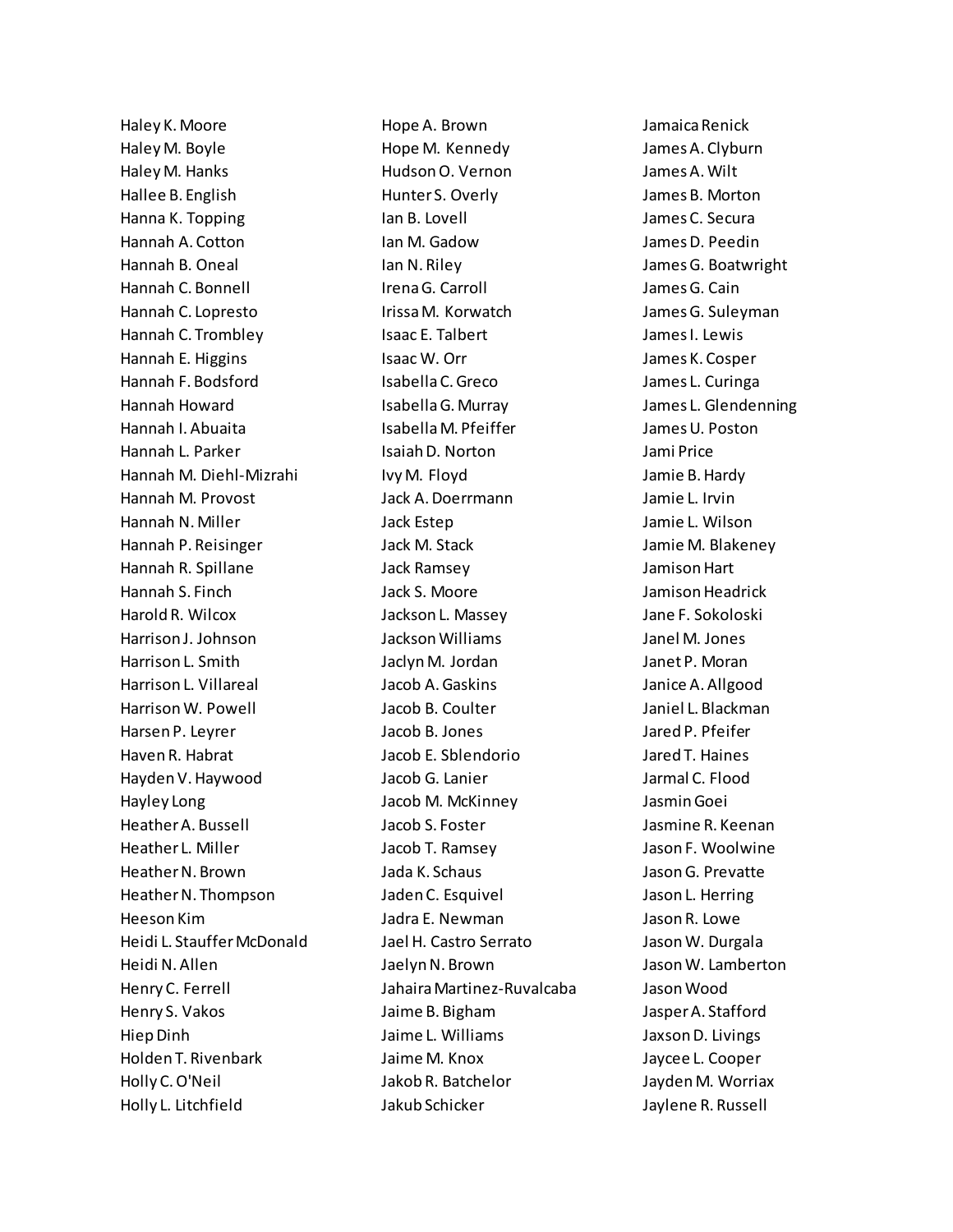Jayna L. McCotter Jazmynn L. Brown Jazzmyne S. Constable Jean P. Felix Jeffrey A. Mitchell Jeffrey D. Sealy Jeffrey Holler Jeffrey W. Fox Jeffry A. Centeno Jenna A. Sofield Jenna C. Flowers Jenna D. Milliken Jenna M. Herbert Jenna M. Kyff Jenna M. Streit JennaN. Davis Jenna R. Zavattieri Jenna T. Douglas Jennifer Ayala Lopez Jennifer Champagne Jennifer K. Griffith Jennifer L. Brooks Jennifer L. Henthorn Jennifer L. Jones Jennifer L. Laun Jennifer L. Worischeck Jennifer M. Hyatt Jennifer S. Raby Jennifer T. Scherer Jensen M. Griffin Jeremy A. King Jeremy Mynes Jesse M. Madole Jesseca M. Randall Jessica B. Smith Jessica Finnegan Jessica K. Nichols-Vernon Jessica L. Bradley Jessica L. Gebhardt Jessica M. Grizzell Jessica M. Novak Jessica R. Swanson Jessie L. Stahl

Jessyca L. Barker Jewel P. Floyd Jillian E. Love Jillian N. Pues Jillian R. Smerekanicz Jimmy L. Snead Jimmy Rhodes Jireh I. Sala Joanna C. Proctor Joanna J. Gangadeen Joanna L. Perez Joanna R. Marshburn Joanne M. Smith Jocelyn N. Libonati Jodie N. Harward Jody M. Wall Johanna G. Carey John A. Garcia John Boswell John C. Gideon John G. Burkee John G. Burkee, III John H. Hoffer John J. Carroll, IV John L. Jernigan John P. Coyle John P. Hession John P. Holden John T. Zakariassen Johnathon K. Jackson Jonathan P. Kolesar Jonathan S. Messina Jordan A. Clemmons Jordan A. Teachey Jordan A. Waters Jordan D. Baum Jordan D. Blankenbeckler Jordan F. Juanes Jordan M. Sholar Jordan S. Carr Jordan T. Perry Jordyn C. Lewis Jordyn K. Reuter

Jorge F. Avila Jose L. Hernandez-Lopez Joseph A. Lamonte Joseph M. Salber Joseph S. Galyean Joseph S. Polinski Joshua A. Chapman Joshua A. Davis Joshua A. Sutton Joshua C. Walsh Joshua D. Hodges Joshua L. West Joshua P. Ward Joshua T. Hickman Joshua T. Mendez Joshua V. Bryant Josselin Barrera Josuha S. Kellum Joy A. Devere-Chambers Joy E. Shaver Juanita A. Wage Judah F. Scarlett Julia Borotto Julia F. Davis Julia G. Staton Julia H. Sullivan Julian G. Kozloff Julian Mendez Julianna G. Russotto Juliona M. Jones Julliane E. De Souza Justin M. Barks Justin M. Davis Justin N. Davis Justin P. Cotten Justin R. Jordan Justin T. Farkas Justin W. Proscia Kaci E. Choate Kaci N. Powers Kaden T. Gann Kaden T. Kelly Kaila M. Godfrey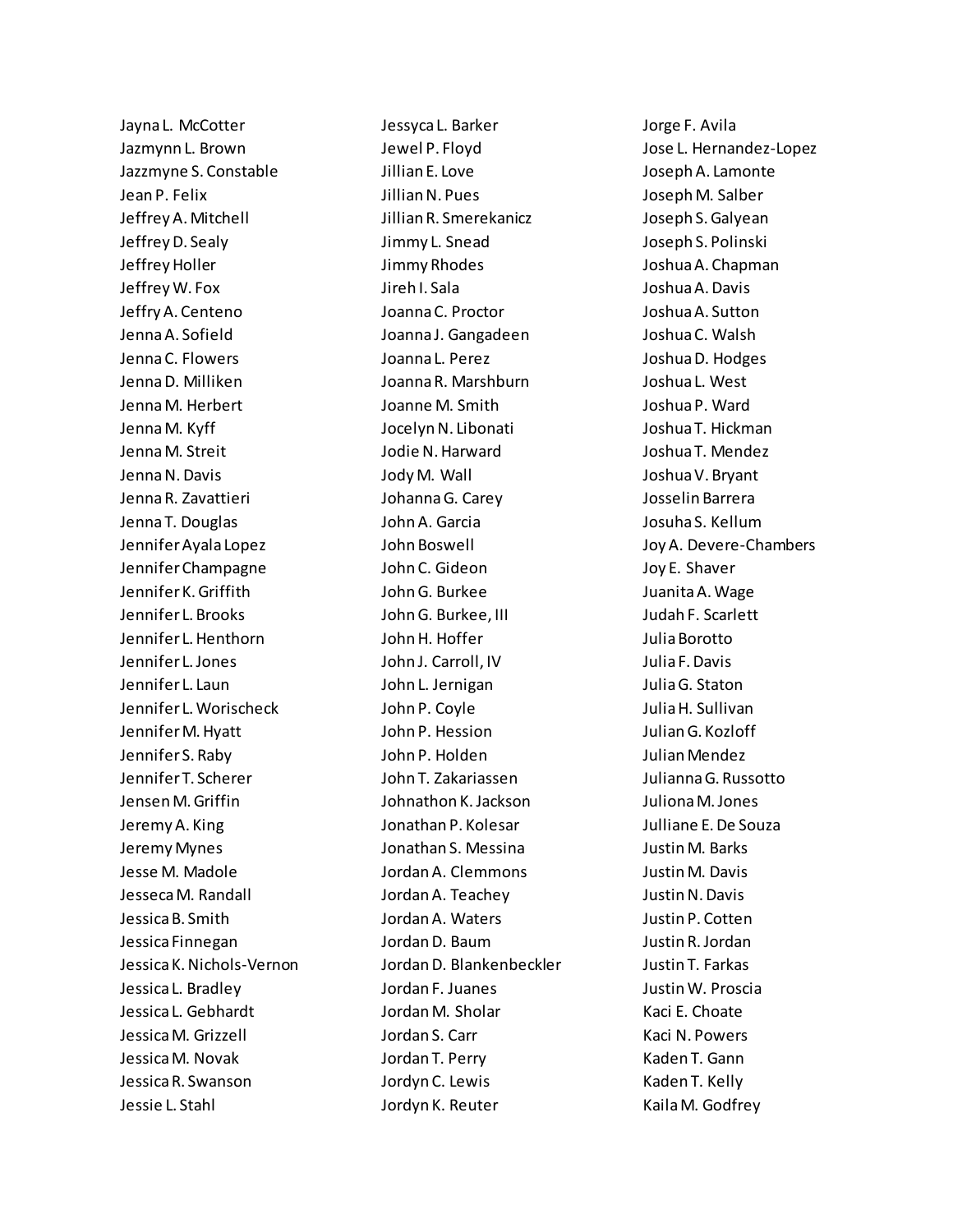Kailee Pikuritz Kaitlin M. Ellis Kaitlyn E. Applewhite Kaitlyn J. Agostini Kaitlyn N. Hallman Kaley E. Nesselroade Kali Ward Kane M. Geelen Kara I. Dickson Kara L. Bhullar Karen H. Cunningham Karen L. Sboto Karlee E. Rivenbark Karlee Jorgenson Karmen M. Sills Karsyn A. Eichelberger Kasey D. Tackett Kassidy R. Fowler Kate C. Castillo Katelyn M. Cawood Katelyn M. Marshall Katherin E. Carter Katherine A. McGirt Katherine J. King Katherine M. Chappell Kathleen M. Chamberlin-Mullins Kathryn D. Cox Kathryn P. Cruse Katie L. Kruszon Katie M. Jarvis Katrina M. Toney Kaya B. Hall Kayla B. Cox Kayla F. Erwin Kayla M. Melville Kayla M. Nee Kayli N. Hill Kayli N. Leonardo Kaylie M. McRostie Keala H. Yu Keana J. Duque Keegan M. Martin Keeley-Shea E. Britt

Keelia D. Chilberg Keely R. Gates Kelcy Horne Kelli A. Ramsey Kelli M. Bagwell Kellie Giles Kellie J. Sorrell Kelly A. Gavin Kelly S. Thompson Kelsie Bennett Kenan N. Stewart Kendale J. Branham Kendall R. Bush Keri L. Stein Kerrigan A. Bahner Kerry A. Copeland Kerryn O. Lowry Keyana L. Brown Khalil C. McAllister Kiara K. Tifft Kiley Petracek Killian K. Spangler Kim M. Rode Kimberly A. Karpinski Kimberly B. Cass Kimberly M. Wilt Kirsten E. Jensen Kirstin A. Nielsen Kiyah N. Dietz Kole T. Bostic Kourtnie L. Souders Kristin H. Highsmith Kristin L. Braxton Kristin N. Vencill Kristina Igo Kristina L. Jewell Kristina R. Rivenbark Kunal Patel Kurstan D. Nealy-Campbell Kyla M. Jenkins Kyle G. Stapleton Kyle J. Reighard Kyle R. Malkin

Kyleigh N. White Kyler Schoonmaker Kylie M. Miller Kyrese L. Boyce Kyteesha N. Rivera La Toya D. Carter Lahana E. Blake-Tucker Laila E. Browning LaKara L. Schaus Lamya N. Odeh Landen S. Furr Landon N. Mabe Landon R. Batts Lane A. Roe Lane A. Spetrino Lanesha J. Perry Larry O. Clare Latashia J. Madsen Latavia S. Davis Latrice N. Gregg Laura E. Parks Laura J. Enfinger Laura McGann Laura N. Hayes Laurel D. Thomas Laurel T. Callegari Lauren A. Baker Lauren A. Washington Lauren E. Cole Lauren E. Kelly Lauren E. Labelle Lauren E. Nance Lauren E. Rife Lauren G. Satterfield Lauren M. Mazzola Lauren N. Tabisz Lauren R. Schulz Lauren Sadler Laurie-Anne Bazinet Layla A. Gelezinsky Le Tien Si Trang Leah A. Harris Leah E. Clem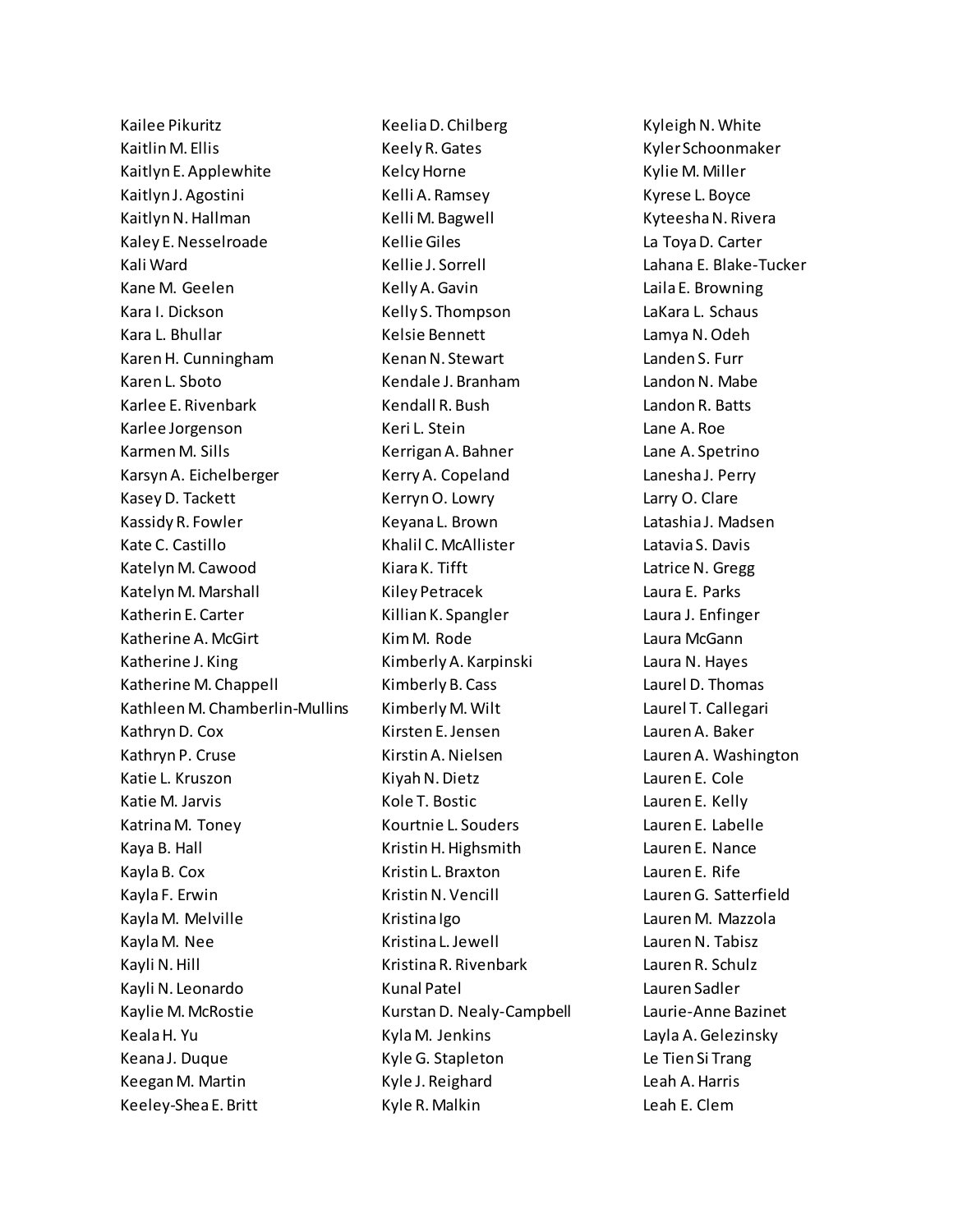LeAnna F. Hanchey Leif Leonard Leigh A. Wimbish Lena G. London Lena M. Belk Leslie Garcia Rios Leslie J. Stylc Lesly B. Morgan Letitia Yarborough Liam P. Cazeault Liam P. O'Connell Lien L. Lancaster Lila L. Russell Lilianna E. Reish Lillian C. Dye Lillian C. Hewitt Lily Cairney Lily Hilliard Linda G. Rogers Lindley H. Schutte Lindsay A. Hayes Lindsay M. Sanderson Lindsay R. Newman Lindsey Kline Linnane R. Shelton Linsay T. Edwards Lisa J. Carter Lisa M. Cheramie Lisa M. Wisner Lisa R. Ratliff Lizbeth S. Sanchez Lleymi Coronel Martinez Logan A. Culbreth Logan A. Donaldson Logan D. Sanborn Logan G. Phillips Logan J. Dause Logan M. Tyler Lori A. White Lori R. Chinn Louis A. Denoia Lubov Gerasimov Lucas C. Crowe

Lucas J. Bradford-Kolb Lucia E. Dentz Blum Lucia W. Davis Luigi Ramos Luis A. D'Acunti Luis Martinezreyes Luke J. Deacon Luke M. Martin Luke S. Mueller Lyudmila S. Alig Macey E. Meadows Macey S. Quackenbush MacKenzie A. Register Macon M. McMillan Macy J. O'Brien Madalynn H. Long Madeline B. Scheliga Madeline E. Bullock Madeline M. Dawes Madeline R. Gibson Madeline R. Russell Madelyn F. Ward Madelyn T. Boswell Madison A. Gregory Madison B. Cleveland Madison Brown Madison Clark Madison H. Garriss Madison J. Rosner Madison K. Foster Madison L. Hayes Madison L. McClellan Madison L. Mobley Madison Leary Madison M. Spencer Madison N. Fussell Madison N. Teachey Madison P. Morrison Madison R. Johnson Madison S. Pagliaro Magen T. Naef Maggie B. Smith Maggie C. Danner

Maggie L. Connelly Maggie M. Smith Maidie B. Wright MakaelaM. Weathers Makayla J. Greco Makayla R. Adalin Makenna M. Preville Makenzie D. Weathers Marco A. Perez Marco A. Peschiera Marco Farrow Marcus Magruder Marcus S. Spencer Margaret Howes Margaret J. Allen Margaret S. Maguire Margaret Vining Maria F. Congema Maria I. Smith Maria Katris Maria L. Matherly Maria R. McKnight Maria Speaks Maria T. Franco Marianna V. Staks Mario C. Ramalho Marisa C. Cowperthwaite Marisol Gasca Marissa A. Williams Marissa A. Williams Mark Patz Mark W. Koster Martha I. Reeves Mary Creech Mary E. Nesbitt Mary E. Stokes Mary E. Zirker Mary H. Johnson Mary K. Dudley Mary Kapustka Mary Ormsby Mary-Elizabeth Blythe Mason K. Korff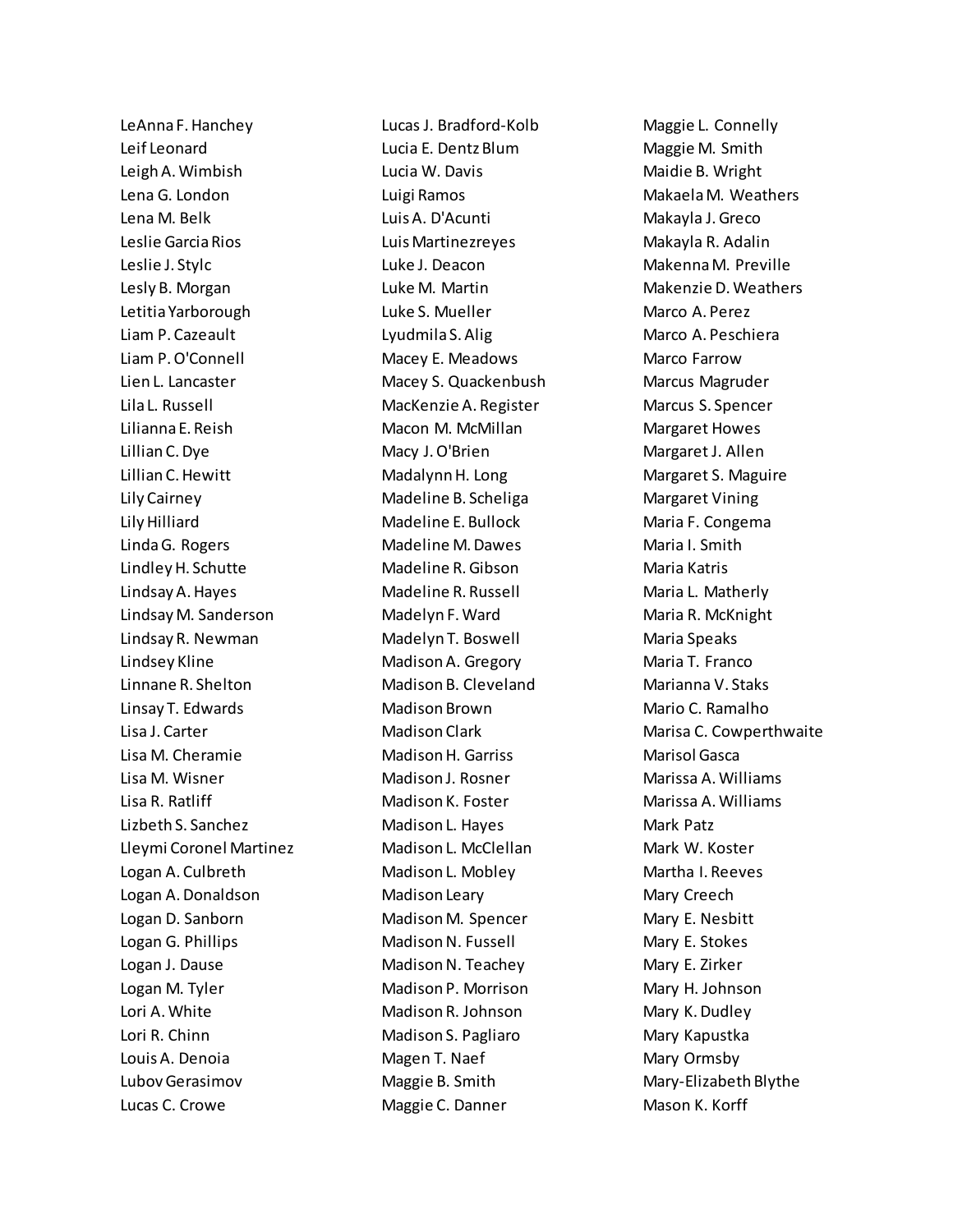Mason W. Robbins Matea W. Smith Mathew Thompson Matteo J. Meehan Matthew E. Van Arsdale Matthew I. Richards Matthew J. Corbett Matthew J. Donaldson Matthew J. Linkner Matthew J. Miranda Matthew S. Ciaramella Matthias Walch Maxen S. Collins Maximiliano E. Rodriguez Maxwell J. Marker Maxwell Odynski Mayes W. Peterson McKenna P. Gardner McKensi L. Norton McKenzie Britt McKenzie L. Page Meagen M. Wooten Meaghan J. Noxon Meegan N. Bryan Megan D. Hodgin Megan E. Dolan Megan E. Foor Megan E. White Megan L. Ingram Megan M. Croft Megan M. Piekarski Megan P. Landwher Megan R. Caton Megan Reda Megan Tamisiea Mekyah R. Downen Melanie L. Fuller Melissa A. Daria Melissa A. Linthicum Melissa A. Williams Melissa E. Gallegos Melissa J. Costen Melissa L. Dinh

Mercedes Eason Meredith E. Gallagher Meredith K. Blanton Mia A. Scott Miabella V. Wehri Micah A. Rupp Micah D. King Michael A. Friant Michael A. Scaturro, Jr. Michael A. White Michael B. Davis Michael C. Barker Michael C. Biggs Michael C. Cosenza Michael C. Reaves Michael D. Talton Michael E. Wooldridge Michael F. Tordella Michael I. Taylor Michael Ingerman Michael J. Brannin Michael J. Erickson Michael J. Gossin Michael S. Cheshire Michaela L. Smith Michelle A. Mormando Michelle C. Sullivan Mi'chelle E. Washington Michelle N. Leinhauser-Edwards Michely Suarez Miguel A. Villasenor Miriam M. Warren Miriam Spencer Mitsy K. Perez Santiago Mollie L. Cox Molly E. Stallard Molly J. Woodman Monica L. Clements Moonay Chri Morgan E. Mitchell Morgan E. Simmons Morgan E. Wilkie Morgan N. Marguccio

Muriel D. Kimbrough Nadia E. Constantino Nadia Meza Nagee S. Powell Nancy H. Applewhite Narges Shafiee Shakib Natalia Santiago-Gomez Natalie V. Williams Nathan Nathaniel P. Denoncourt Nelson MacRae Nic B. Spetrino Nicholas A. Antonelli Nicholas C. White Nicholas G. McGowen Nicholas K. Wilkinson Nicholas L. Stafford Nicholas M. Senior Nicholas N. Shepard Nicholas P. McClendon Nicholas P. Mellis Nicholas P. Runkel Nicholas R. Satterfield Nichole A. Saine Nicole E. Tetrault Nicole G. Baker Nicole R. Castoro Nicole S. Godoy-Diaz Nikita R. Griffin Noah J. Harrison Noah L. Holland Noah W. Connor Noah W. Quaintance Noel Ruiz-Santiago Noelle C. Watson Norberto Bailon OlenaV. Grundman Olivia Causey Olivia E. Mitchell Olivia G. Britt Olivia G. Flowers Olivia K. Winchell Olivia M. Kelly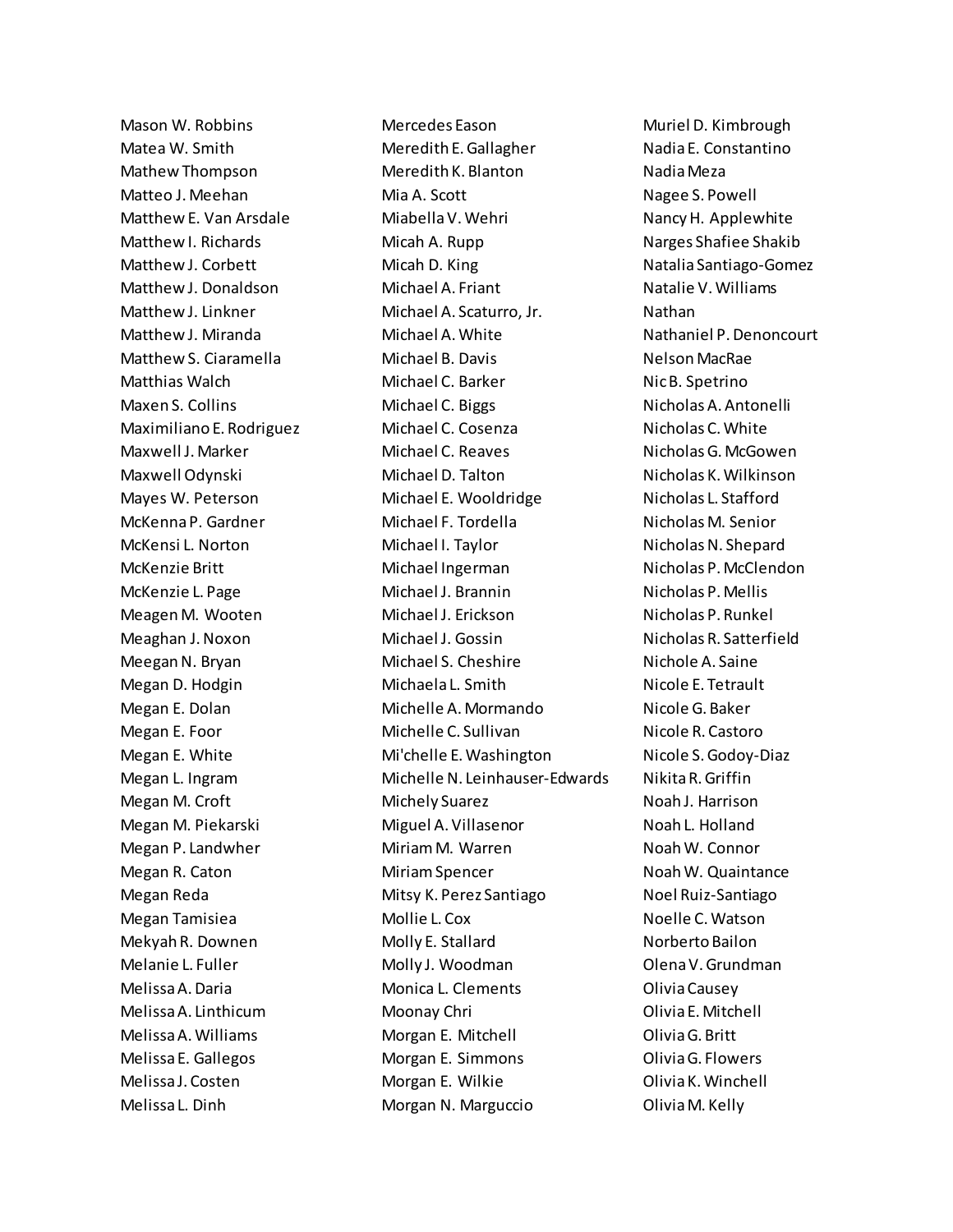Oulaya K. Hayez Owen Surett Owen W. Edwards Paige E. Brecheisen Paige R. Robinson Paris C. Holmes Parker M. Ledbetter PashaunM. Sellars Passion C. Springer Patricia A. Wooddell Patrick L. Murray Patrick S. Melvin Paul Hajacos Paulina Ponce Vargas Paulina V. Cepeda Payton D. Price Peter C. Lake Peyton G. Belcher Peyton T. Milks Phil A. McGee Phoenix S. Hofman Poe Lulu Price J. Mealy Quentera G. Ballard Rachael E. Trifoli Rachel A. Edens Rachel A. Elicson Rachel A. Groves Rachel A. Murphree Rachel E. Meadows Rachel G. Rosas Rachel J. Cox Rachel L. Francis Rachel L. Hobson Rachel N. Harrell Rachel N. Holley Rachel S. Kramer Raegan R. McGowan Rafaela Muniz Raymond A. Martin, Jr. Reagan A. Preslar Reagan Russ Rebeca Hernandez Hernandez Rebecca A. Gaze Rebecca Estevan Rebecca H. McDoniel Rebecca Hurtle Rebecca L. Webb Rebecca M. Sixby Rebecca P. Milligan Rebekka C. Huffman Reese L. Thompson Regan E. Stewart Renee E. Joynes Richard C. Horne Richard J. Hadden Richard J. Pino Rickie A. Ray Riley G. Manning Riley J. Marren Riyaadh Winqvist Robert A. Britton Robert A. Jonkheer Robert A. Smith Robert M. Stewardson Robert Power Robert T. Marsh Robyn M. Arthur Rodolfo S. Zagal Roger J. Rigg Ronald A. Moore Rosa L. Brown Rosalyn D. Thomas Roshea A. Sandherr Roslyn E. Marano Ryan C. Landon Ryan C. Perry Ryan J. Starkey Ryan M. Arnold Ryan McManus Ryan P. Johnston Ryan P. Legere Rylan Baran Rylan G. Penley Sabrina U. Karras Sadie R. Boyle

Sally B. Fisher Samantha A. Combs Samantha Abrams Samantha J. Lewis Samantha K. Wells Samantha M. Sage Samantha N. Brown Samantha R. Lockamy Samantha R. Watts Samuel A. George Samuel C. Garcia Samuel L. Beasley Samuel Newberry Samuel Stowe Samuel W. Hacker Samuel Z. Andersen Sanditania L. James Sandra B. Pridgen Sandy Zheng Sanya A. Morrison Sara A. Brock Sara A. Raisner Sara D. Celano Sara Lasalle Sara N. Henline Sarah B. Coco Sarah D. Billings Sarah D. Peeples Sarah E. Close Sarah E. Edmonson Sarah E. Henry Sarah Helm Sarah J. Hwang Sarah J. Lakota Sarah J. Lefler Sarah K. Makowski Sarah L. Johnson Sarah L. Zechiel Sarah M. Gregory Sarah N. Hochstuhl Sarah P. Oliveira Sarah R. Flores Rodriguez Sarah Shinn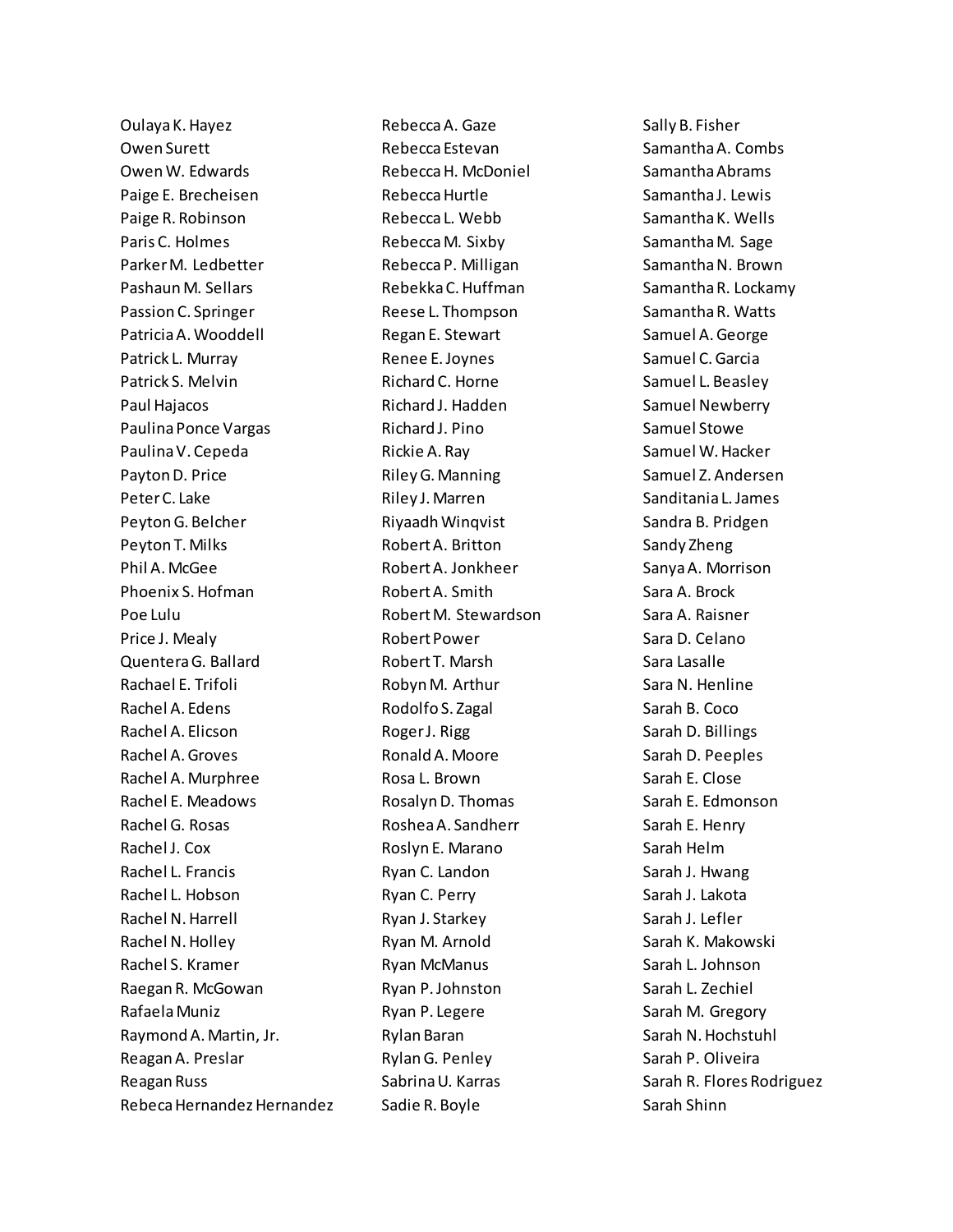Sari S. Saleh Saul A. Medina Savannah H. Kerr Savannah M. Edwards Savannah N. Wise Savannah S. Wells Savannah T. Rogers Sawta Blu Scott E. Montgomery Sean P. Dougherty Sean S. Giggey Sean W. Mansell Selena M. Linn Selesta C. Tapia Serenity K. Shaw Serenna M. Eason Seth E. Savage Seth M. Burgess Shae A. Candler Shaheem C. Teachey Shakaire Wyrick Shanasa R. Scott Shanell S. Burns Shannon L. Boling Shantel Tamanaha Sharai A. Huestis Sharyn A. Sollberger-Murphy Shawan L. Robinson Shawnette Bullock Shayna M. Frey Shayna N. Lee Shayne T. Collins Sheena Mariz O. Alberto Shelby A. Clark Sheridan M. Rickman Sherry J. Polera Sherry L. Brink Shiloh R. Autry Shinea C. Koon Sicilia P. Cipalla Sierra B. Heifner Sierra Fuller Skye Dlugy-Hegwer

Skylar G. Holt Skylar L. Wagner Skylar M. Libretto Skyler D. Perez Sofia C. Collins Sofia D. Dipaolo Sofia M. Pittari Sophia N. Fanning Sophia R. Monahan Sophie A. Southerland Stacey J. Bridges Stacy E. Morton Stefan G. Davis Stephanie A. Perez Santiago Stephanie M. Neighbour Stephanie M. Zaleta Stephanie N. Garcia Stephanie N. Nunez Stephanie Quintanilla Stephanie T. Martin Stephen A. Brunetti Steven M. Schiavone Stuart Lyons Susan G. Buffaloe Susan N. Bautista Sydney A. Spivey Sydney Bullock Sydney E. Davenport Sydney E. Lee Sydney E. Price Sydney G. Hartgrove Sydney L. Gillespie Sydney L. Stich Sydney M. Louthian Sydney P. Eason Sydney P. Johnson Sydney P. Morris Sydney P. Vannote Sydney Shaw Sydney Wagner Sydni G. McCormick Tai P. Le Tala M. Thompson

Talisha Brim Tamara L. Pitz Tamica L. McMillan TanaejaCurrie Tanessa E. Vavra Tanner C. Willis Tanner D. Haas Tanya R. Bolick Tara J. Chance Tara M. Samtmann Tariq Moya Taryn E. Barnhill Tashita A. Parker Tate M. Henry Tate M. Wood Taylor A. Ellington Taylor A. Kelly Taylor Anderson Taylor E. Bean Taylor E. Reilly Taylor G. Womble Taylor L. Ogden Taylor M. Grennan Taylor W. Foltz Teagan J. Hibbard Telisa Claudio Temple G. Nixon Teresa M. Jacobs Terrence E. Nobles, III Tessa M. McGeary Theodore B. McIntire Theresa Carr Thomas C. Bullis Thomas E. McKinley Thomas F. Gallagher Thomas Higgins Thomas L. Willer Tiarra M. Allen Tiffany A. Robinson Tiffany Irby Tiffany M. Fudge Timothy B. Caulder Timothy J. Calhoun